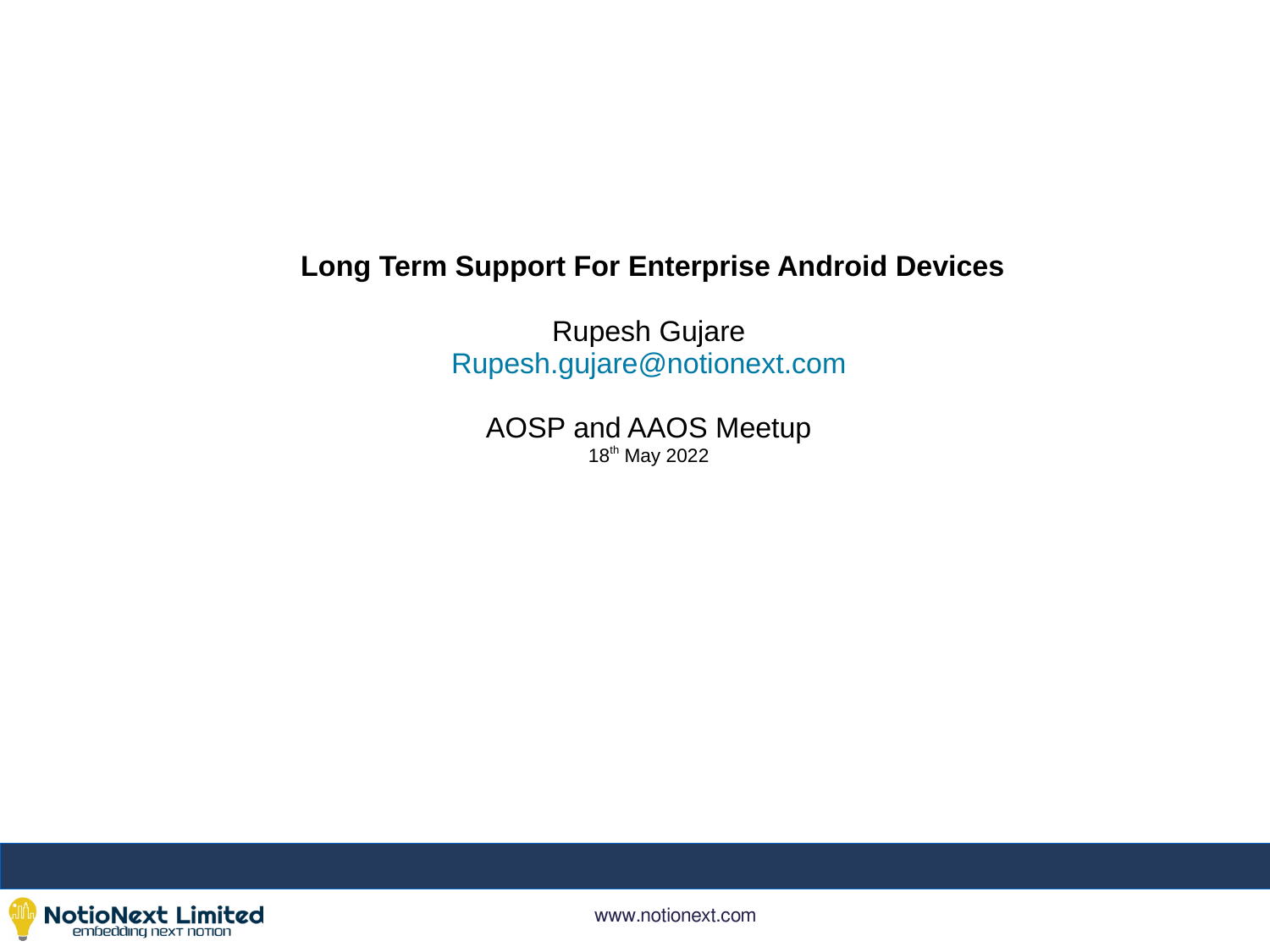## **What is Google Mobile Services (GMS)?**

- Suite of secure, collaboration and productivity apps and APIs
	- apps eg. Google Play Store, Search, Gmail, YouTube, Google Drive, Hangouts, Google Maps, Calendar
	- APIs Firebase Cloud Messaging (FCM), SafetyNet APIs, location APIs, etc
- Closed source
- Add on to open source Android (AOSP)
- Must pay fee per device to Google
- Need license agreement with Google

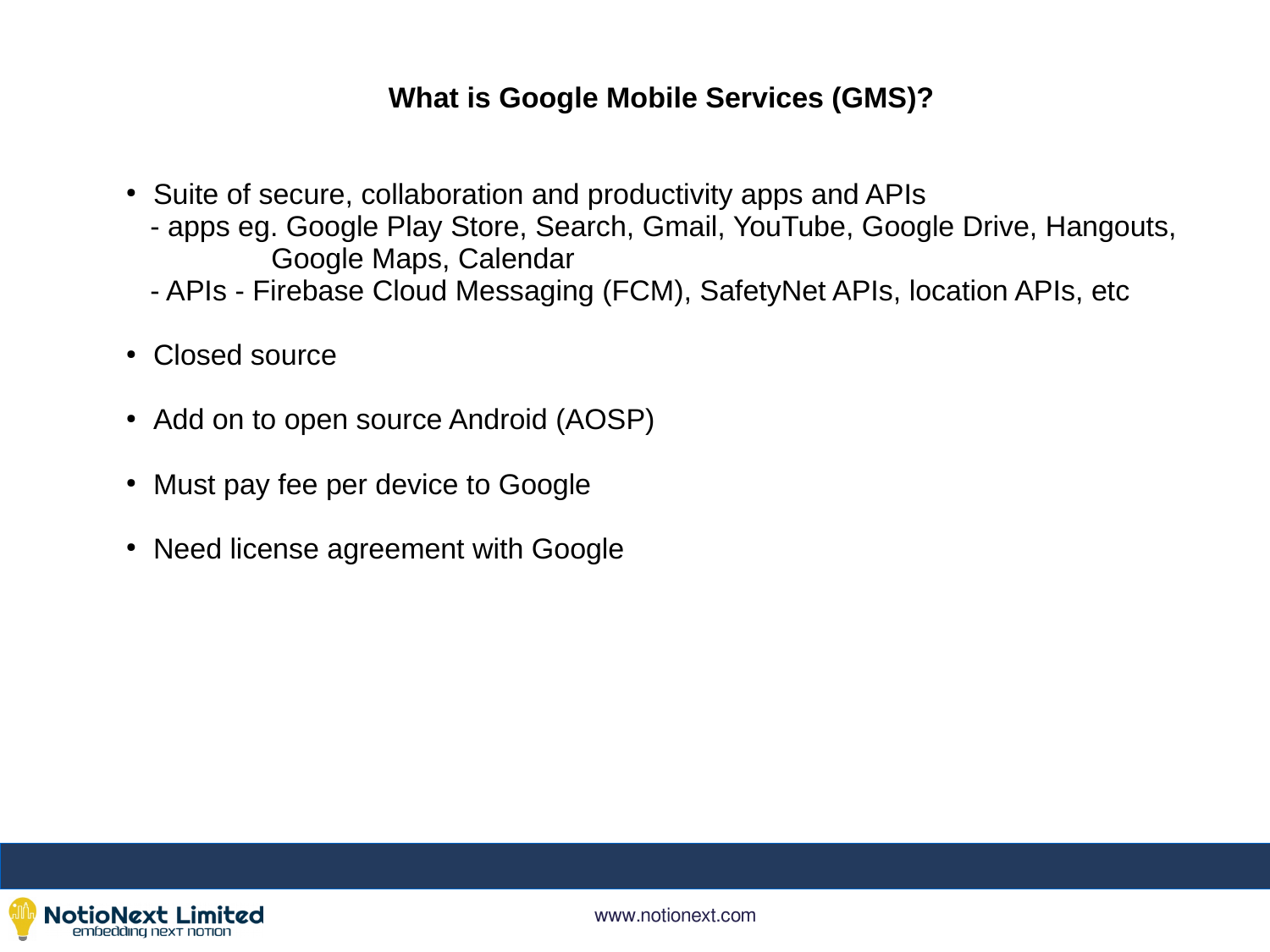## **Advantages & Disadvantages of GMS**

- Advantages
	- Productivity Apps
	- Google Play Store access OTA updates
	- Consistency and uniform functionality
	- Security updates
	- Sevices / APIs to ensure functioning of mainstream apps
- Disadvantages
	- Preloaded Google apps & services can take up unnecessary space
	- Must adhere to Google Privacy & Terms
	- Must undergo GMS certification cycle with Google for every release of S/W

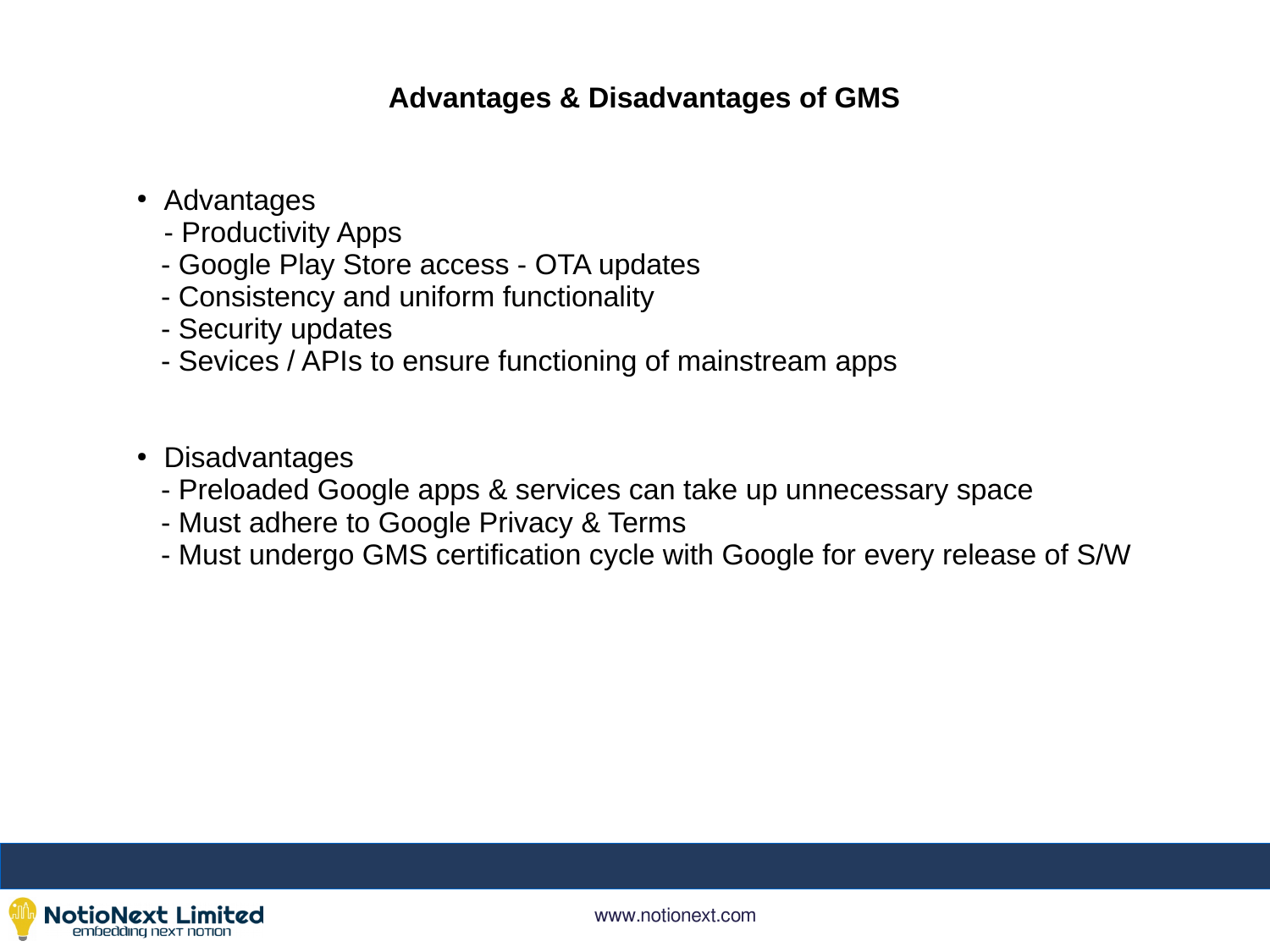## **How to Obtain GMS compliance ?**

- Sign in for conformance test with 3PL
	- MADA (Mobile Application Distribution Agreement)
- Device must be compliant with Compatibility Definition Document (CDD) <https://source.android.com/compatibility/cdd>
- Adhere to CDD during software development phase
- Must pass all test suites
	- CTS
	- GTS
	- CTS-in-GSI
	- VTS
	- STS
- Fix any issues found by compliance test suites above
- Submit device to 3PLs for certification

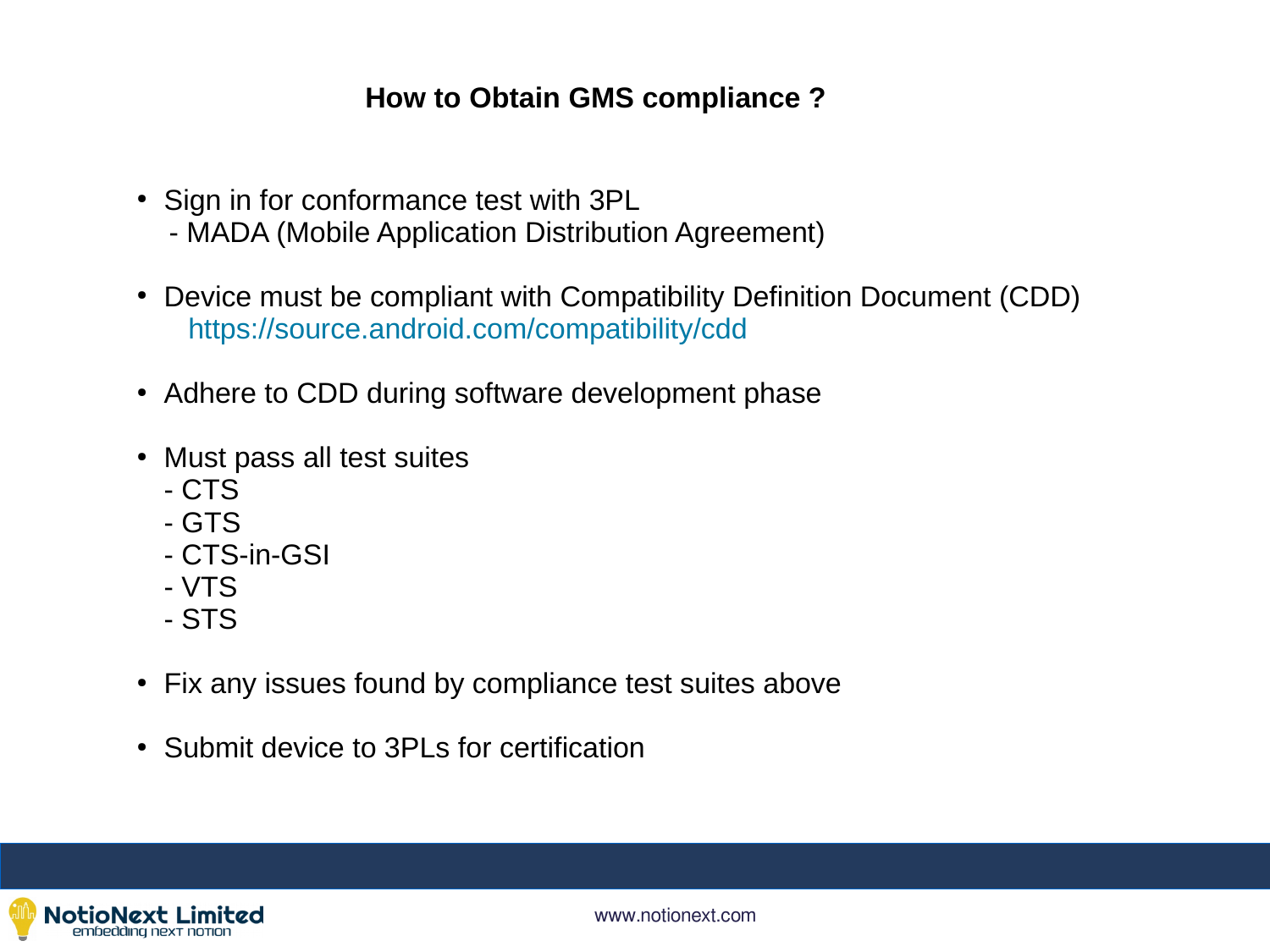## **EDLA** Vs **MADA**

- EDLA Enterprise Device Licensing Agreement – New Program by Google launched in second half of 2021
- EDLA Launch approval 2.5 years  $-$  MADA  $-$  1.5 years
- EDLA Software approval window 4.5 years - MADA – 2 years
- EDLA Intended for enterprise devices, like rugged devices, POS solutions, and digital signage/kiosk devices

 Source https://twitter.com/mishaalrahman/status/1443709967161253891

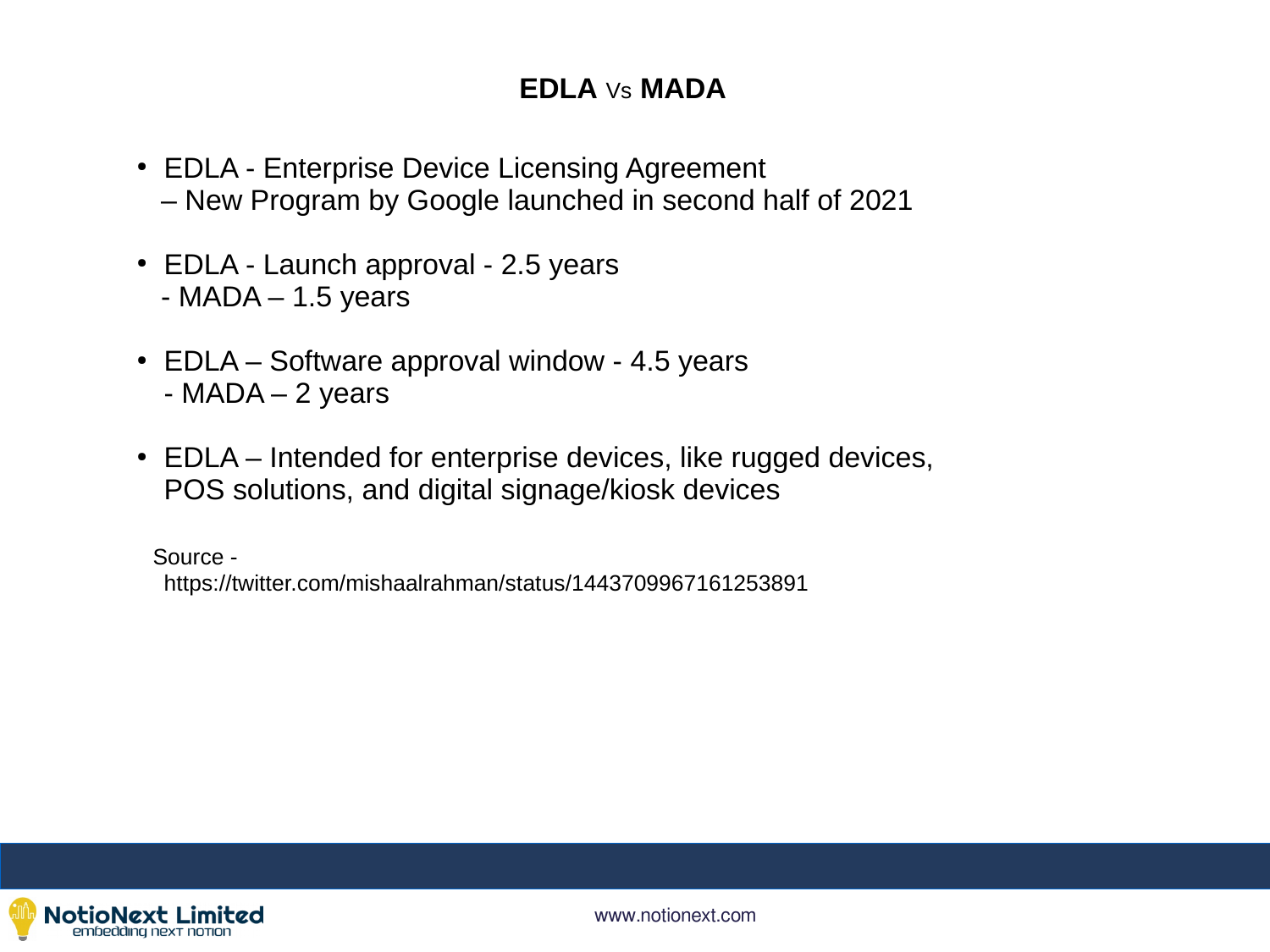## **EDLA – Long term Android support**

 $\ddotsc$ 



**Mishaal Rahman** @MishaalRahman

**EDLA** stands for Enterprise Devices Licensing Agreement and is a new program that Google offers that extends GMS approvals for devices sold to enterprises. It covers rugged devices, POS solutions, and digital signage/kiosk devices.



source - <https://twitter.com/mishaalrahman/status/1443709967161253891>

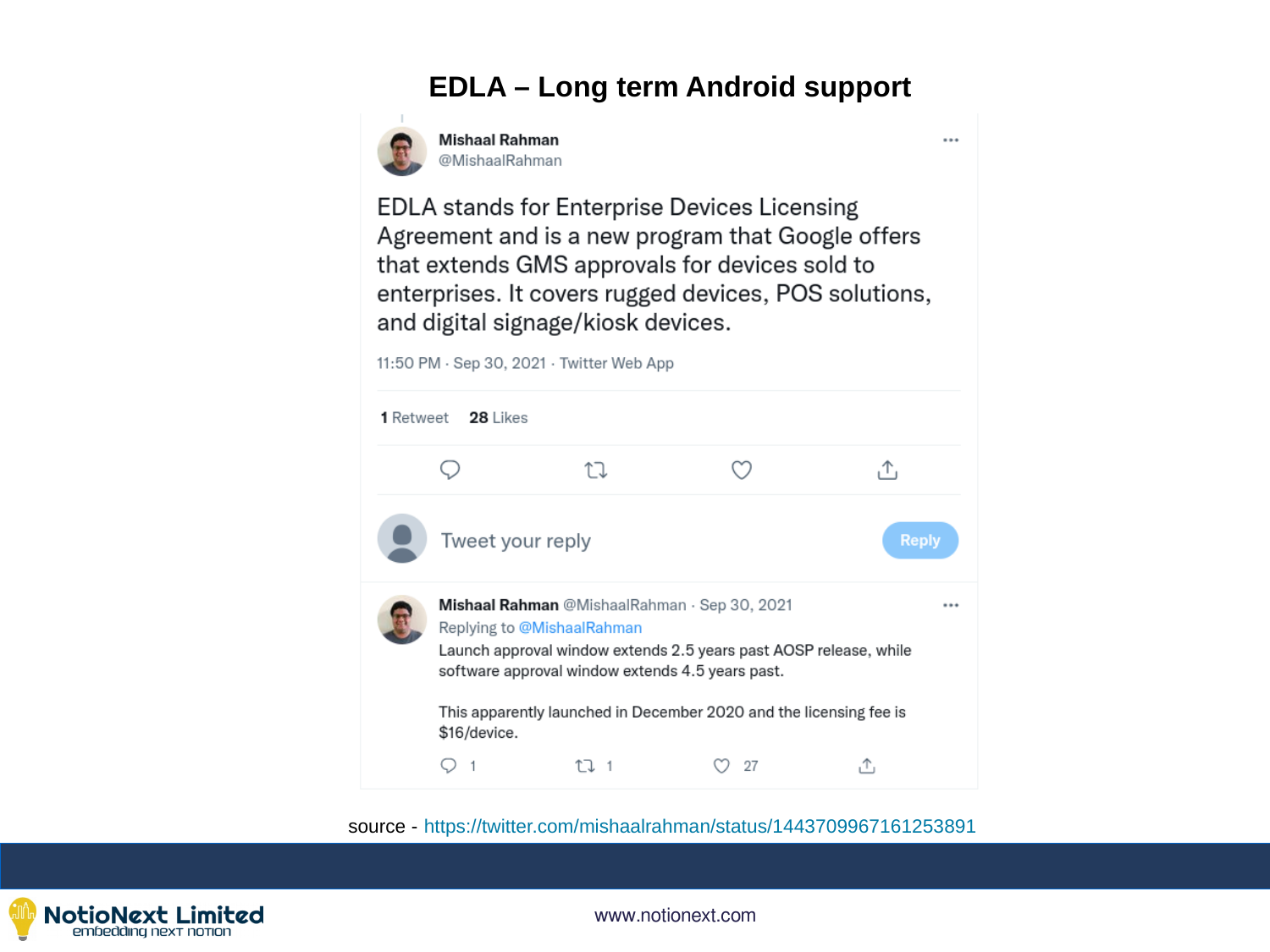## **EDLA – Long term Android support**

| <b>OS version AOSP</b><br>(API level) release |                | Approval<br>window closed expiration<br>for |              | <b>GMS</b> approval<br>dates1     | Security patch support dates                        |                               |
|-----------------------------------------------|----------------|---------------------------------------------|--------------|-----------------------------------|-----------------------------------------------------|-------------------------------|
|                                               |                | <b>New</b><br><b>DEVICE</b>                 | New<br>S/W   | <b>EDLA</b> (all form<br>factors) | Date of termination of<br>security backport support | <b>ACK</b><br>support         |
|                                               |                | Jan 31, TBD                                 | <b>BUILD</b> | Dec 31, 2026                      | Mar 31, 2025                                        | end date<br>4.14.x: Dec       |
| 12(31)                                        | Oct 4,<br>2021 | 2024                                        |              |                                   |                                                     | 2024                          |
|                                               |                |                                             |              |                                   |                                                     | 4.19.y: Dec<br>2025           |
|                                               |                |                                             |              |                                   |                                                     | 5.10.z: Dec<br>2026           |
| 11(30)                                        | Sep 8,<br>2020 | 2023                                        | launch       | Mar 31, Android UMar 31, 2026     | Feb 29, 2024                                        | 4.14.180+:<br><b>Jan 2024</b> |
|                                               |                |                                             |              |                                   |                                                     | 4.19.110+:<br>Dec 2024        |
|                                               |                |                                             |              |                                   |                                                     | $5.4.61 +: Dec$<br>2025       |
| 10(29)                                        | Sep 3,<br>2019 | 2022                                        | launch       | Jan 31, Android TDec 31, 2024     | Feb 28, 2023                                        | 4.9.165+: Feb<br>2023         |
|                                               |                |                                             |              |                                   |                                                     | 4.14.105+:<br>Jan 2024        |
|                                               |                |                                             |              |                                   |                                                     | 4.19.42+: Dec<br>2024         |

NotioNext Limited